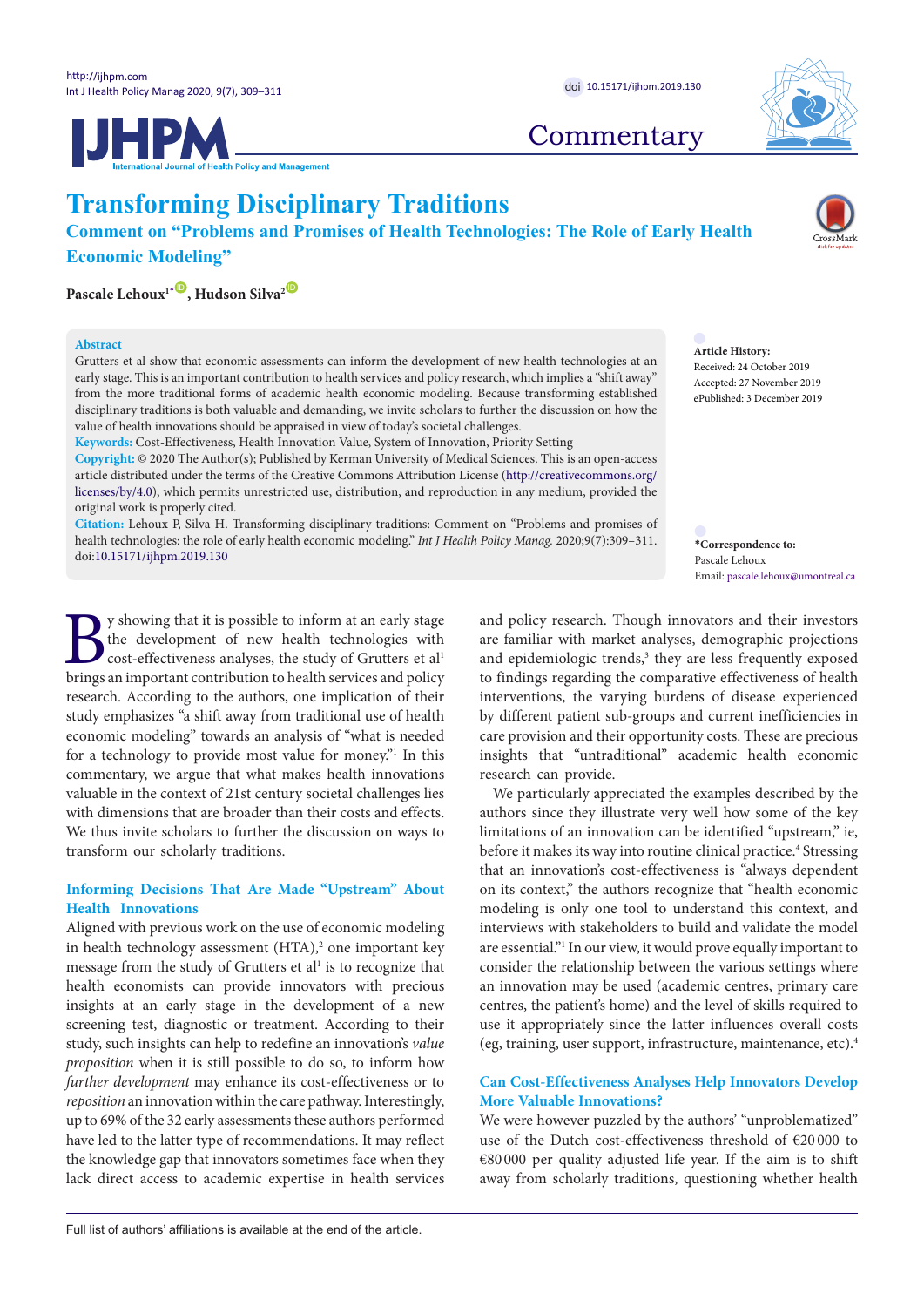economists should continue to use such thresholds seems warranted. The origin of the US\$50 000 per quality adjusted life year benchmark that "first emerged in 1992 and became widely used after 1996" was loosely linked to the costeffectiveness literature from the 1980s on kidney dialysis for end-stage renal disease, but the history of this practice and its implications for the sustainability of health systems are not always fully addressed.<sup>5</sup> Without an explicit cost-effectiveness threshold, "there exists greater potential for decision-makers to feel increased pressure to approve or reject certain drugs due to the zeitgeist of the current political landscape."<sup>6</sup> Yet, if thresholds persist to raise as more expansive treatments continue to emerge in rich countries, they may not fulfill any meaningful purpose. As Griffiths et al<sup>7</sup> underscore, "thresholds set so high that nearly all possible interventions are considered 'cost‐effective' cannot contribute effectively to priority setting." Furthermore, critics consider that such thresholds "are unable to capture all the important values for society, particularly ethical implications, distributive justice, and other social preferences."8

We also wonder whether such thresholds can guide innovators towards the development of the innovations contemporary health systems need. In other words, is it sufficient to assess costs and effects at an early stage and then seek to optimize the ratio? In their study, Grutters et al<sup>1</sup> conclude that all of the 30 innovations they examined could potentially become cost-effective. This indirectly implies that they could all compete for the same limited healthcare resources. This is an issue the authors do not fully address, although they recognize the misalignment between a potentially cost-effective innovation and the administrative mechanism enabling its reimbursement, acquisition or use. Such barriers are well-known to health system observers, but they are not under the control of those who develop innovations. One may thus wonder whether early economic modelling may, in practice, guide the development of more valuable innovations.

For Grutters et al,<sup>1</sup> other considerations such as "risks, competing upcoming innovations and logistical issues" may limit the commercial viability of an innovation even if it is potentially cost-effective. In view of the rising Research & Development costs and the high failure rate of emerging technology-based companies,<sup>9</sup> we would argue in favor of making much more explicit these other considerations. Improving the efficiency of Research & Development processes in healthcare is a matter of high societal importance, one that goes beyond health system governance and raises questions about the kinds of health innovation our systems of innovation should deliver.

## **What Makes Health Innovations Valuable in View of Current Societal Challenges?**

Rather than seeking to estimate the "exact cost-effectiveness of a technology," Grutters et al<sup>1</sup> suggest that health economists should further explore "what is needed for a technology to provide most value for money." Perhaps "value for money" is a term that deserves further definition for such an exploration to prove fruitful in the long run. In their scoping review on early HTA models, Fasterholdt et al<sup>3</sup> identified 24 models, which they considered "immature" as they lacked clarity about what is meant by "early" and "value." In our view, the term "early" should be defined in relation to the transformational impact an evaluation may have over an innovation, while recognising that the time and efforts needed to develop a medical device differ considerably from those needed to develop a drug. An assessment would be called early when it can be used to redefine an innovation's initial value proposition and/or when it can make its position within the care pathway more valuable for health systems. In other words, an assessment arrives "late" when it can no longer transform what the innovation can achieve in practice. With respect to what is meant by "value," since three quarters of the 24 early HTA models Fasterholdt et al<sup>3</sup> identified only assess costs and effectiveness, efforts to develop early assessment frameworks should also clarify when a focus on cost-effectiveness should be maintained and when broader upstream considerations should be considered as well.

More fundamentally, the "shift away" Grutters et al<sup>1</sup> evoke should start by asking, 'what makes health innovations valuable in view of today's societal challenges?' To address the United Nation Sustainable Development Goals or the Horizon 2020 societal challenges, recent work around socially responsible innovation in health bring to the fore additional value dimensions such as the sustainability of health systems, the reduction of health inequalities and the protection of the environment.<sup>10-12</sup> Our own efforts to define a framework for Responsible Innovation in Health builds on the interdisciplinary policy-oriented field of research called Responsible Research and Innovation, which recognizes that today's societal challenges should steer the development of the next generation of innovations.<sup>10</sup>

The Responsible Innovation in Health framework posits that health innovations should not only prove effective and safe, but should also address the needs and challenges of health systems in an equitable and sustainable way. One of its five value domains brings to health economists' attention the importance of developing high-performing products as well as affordable ones, which is best captured under the concept of "frugality." It draws attention to the extent to which an innovation is designed to deliver greater value to more people by using fewer resources such as capital, materials, energy and labour time. Frugality may increase the economic value of a health innovation: (1) by increasing its affordability, which may result from optimized innovation production processes and/or lower maintenance needs; (2) by focusing on core functionalities and ease of use in order to meet the requirements of a larger number of users; and (3) by optimizing its performance level in order to maximize the fit between its characteristics and its context of use (eg, robustness if used in difficult climatic conditions, economies of scale if used in large centers, etc).<sup>13</sup>

Empirical research suggests that frugal innovations are better known in low-resource countries. For instance, a non-profit manufacturing company in India developed intraocular lens and ophthalmic drugs to treat noncommunicable eye diseases (cataract, glaucoma, age-related